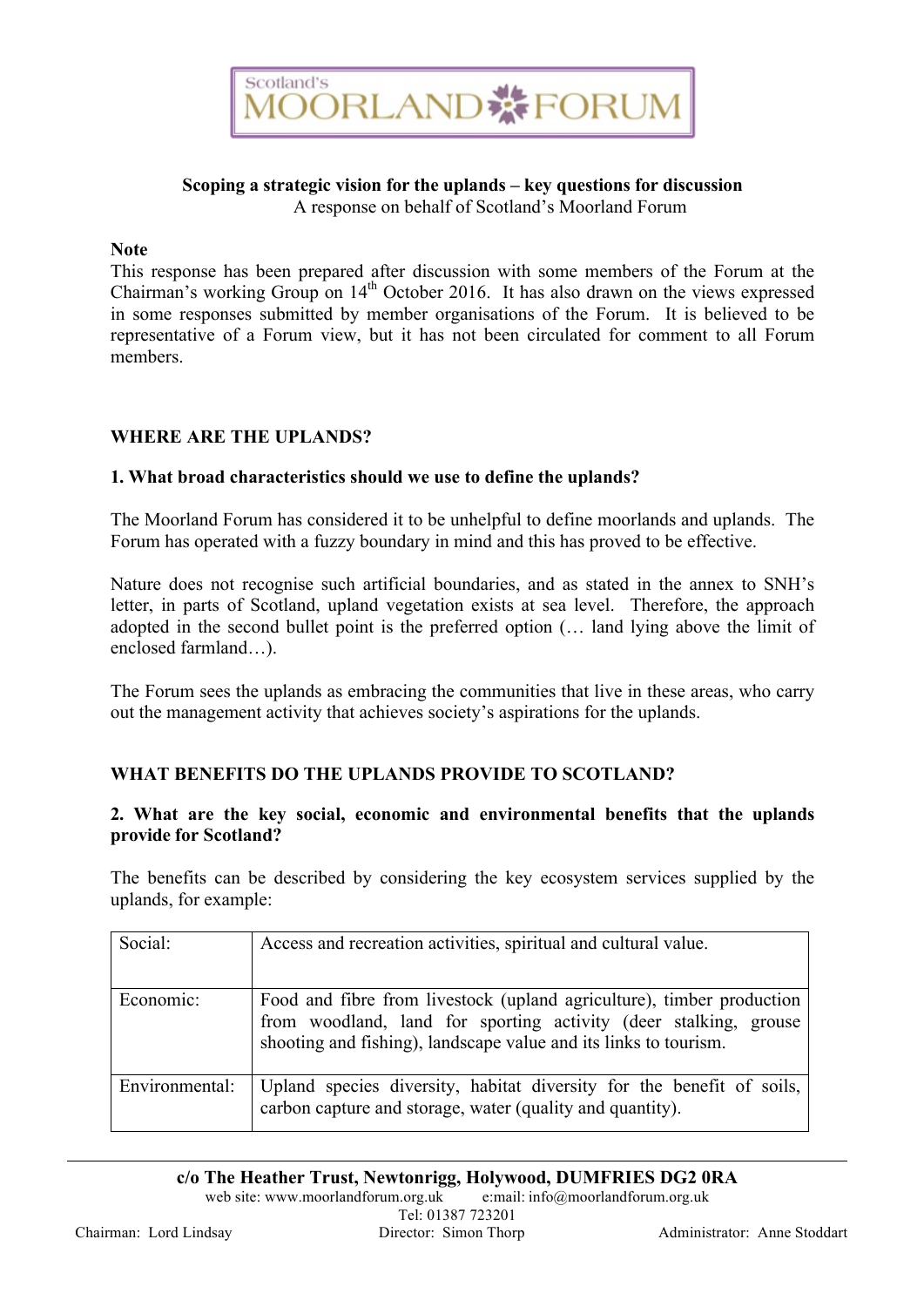# **3. How can upland land use help to prevent or reduce the impacts of climate change?**

The maintenance of the upland peat stocks as a store of carbon is a key issue for the uplands. This is linked to the better management of peatland to capture and then store more atmospheric carbon and reduce the emission of greenhouse gases. Increased woodland cover in the uplands, and on the upland fringe, has a similar effect.

As a host for renewable energy developments, the uplands have an important role in reducing the impacts of climate change

# **WHAT SHOULD AN UPLAND VISION INCLUDE?**

## **4. A strategic vision could inform decisions about the balance between different land uses in different parts of the uplands. What are the key choices that an upland vision shouldaddress, and why?**

Addressing the balance between different land uses is likely to be too detailed for an upland vision. This concept strays into the remit of the Land Use Strategy and even this strategy has yet to provide a clear indication of how it may be possible to guide the balance between different land uses.

A valuable role for the Vision might be to address the aspirations of the local communities and local interest groups and to encourage them to come together and make decisions about the future.

The Upland Solutions project<sup>1</sup>, which was run by the Moorland Forum 2008-2011, compared two case studies about local perspectives in different parts of Scotland; it illustrates the nature of the issues that a Vision will need to address.

The Vision should provide some indication about how it is to be delivered. It should be recognised that delivery will require investment. If this is not available from public funds, mechanisms will need to be in place to encourage investment from other sources. For investment to take place the Vision will need to provide a degree of certainty about future uplands policy.

The economics of land management are an important consideration and shape the choices that landowners and managers make. It will be important to recognise the roles of the owners and managers of the land and the need for most of them to achieve some financial return to cover the costs of ownership and management.

The ability to achieve a financial return from landownership and management activity should not be seen as exploitation; it should be encouraged, as it will justify investment that will provide benefit for the uplands.

Discussion will be required about how public financial support for land management should be targeted. Should it be linked purely to the supply of public goods, which have no market value, or will some form of basic payment, perhaps area based, be required to maintain incomes in the uplands and keep communities viable. Should payments be made for businesses that are not directly connected to land management?

 <sup>1</sup> http://www.moorlandforum.org.uk/reports/upland-solutions-project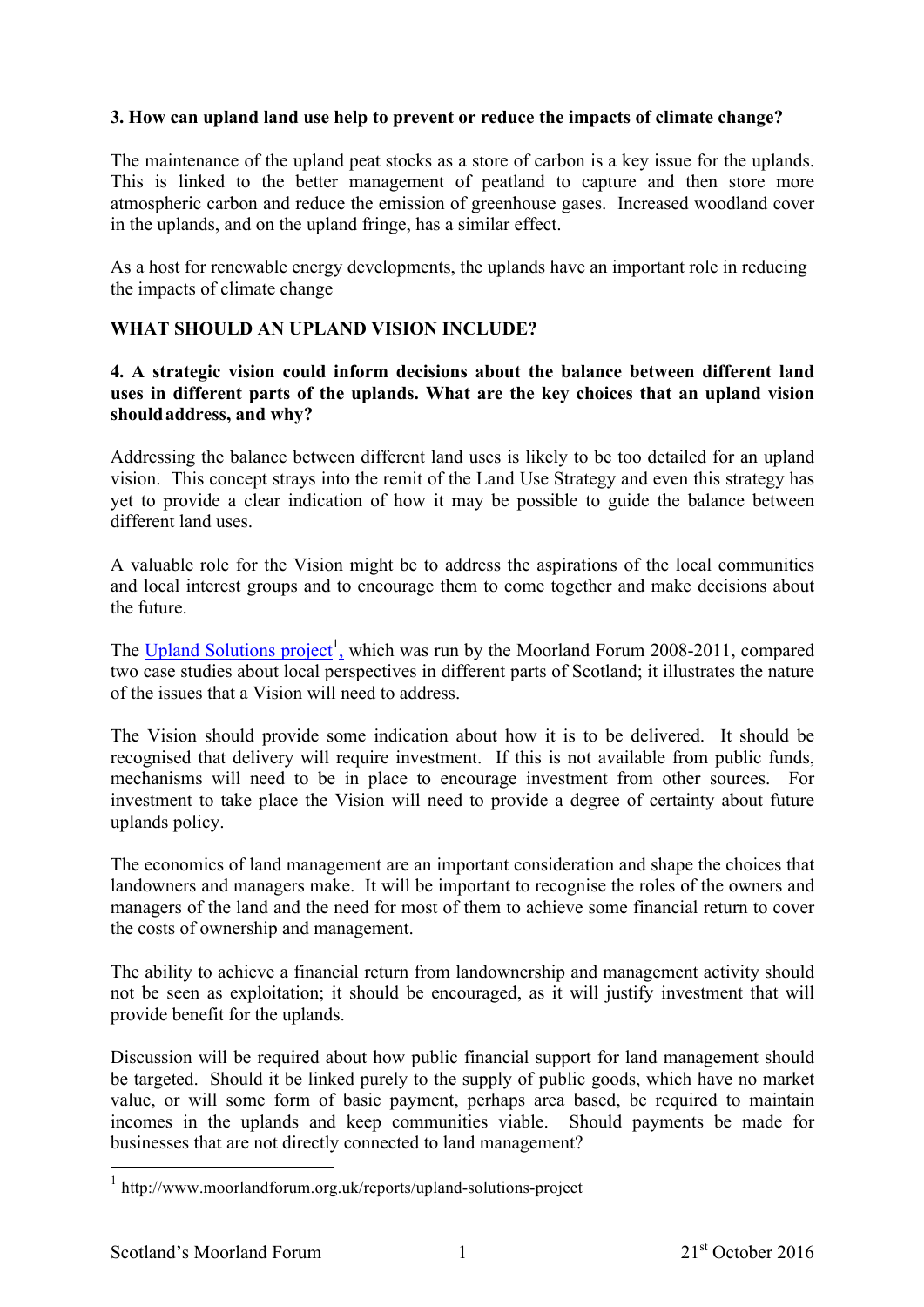The Forum has been addressing the concerns about the loss of skilled people in the uplands. The Vision should cover training needs, supported by appropriate opportunities for knowledge exchange.

The Vision will need to provide an approach to take account of the regional and local differences between different parts of the uplands. A one-size-fits-all approach will not work.

Management of the uplands depends on people and people depend on the support available in their communities. The Vision should support local communities by protecting the environment, local employment opportunities and improving infrastructure, transport and communication links

## **5. Are there any other topics or issues that should be included in an upland vision, and if so why?**

As there are multiple land uses and multiple land users in the uplands, conflicts are bound to occur. The Vision should consider introducing a process to resolve conflicts.

There is increasing support for operating at a larger scale to achieve greater benefits. An approach that operates at a catchment / landscape scale is likely to achieve greater benefit than an initiative that is hemmed in by artificial, unnatural boundaries.

Open moorland and landscapes should be recognised as a valid land type alongside afforested land and land designated for other purposes. For example, land managed for conservation, agriculture, grouse production, recreation, forestry or deer stalking should all be recognised as valid land uses. All uses are important for social, environmental and economic reasons. However, it must be recognised that a balance is required between different land uses and the Vision should identify how a balance is to be achieved and maintained.

The Vision should address how to achieve a better connection between users and providers. Users might cover those taking recreation in the uplands but also the remote consumers of the ecosystem services (for example the supply of water) provided by the uplands.

The development of the Vision should be prepared to move beyond the existing and traditional issues and identify new opportunities. The Vision may need to adopt a bold approach to proposing ways to move beyond a stereotype view of the uplands.

## **6. Are there any topics or issues that should be excluded from an upland vision, and if so why?**

No, with the exception of trying to guide the balance between different land uses, the vision should be all-inclusive.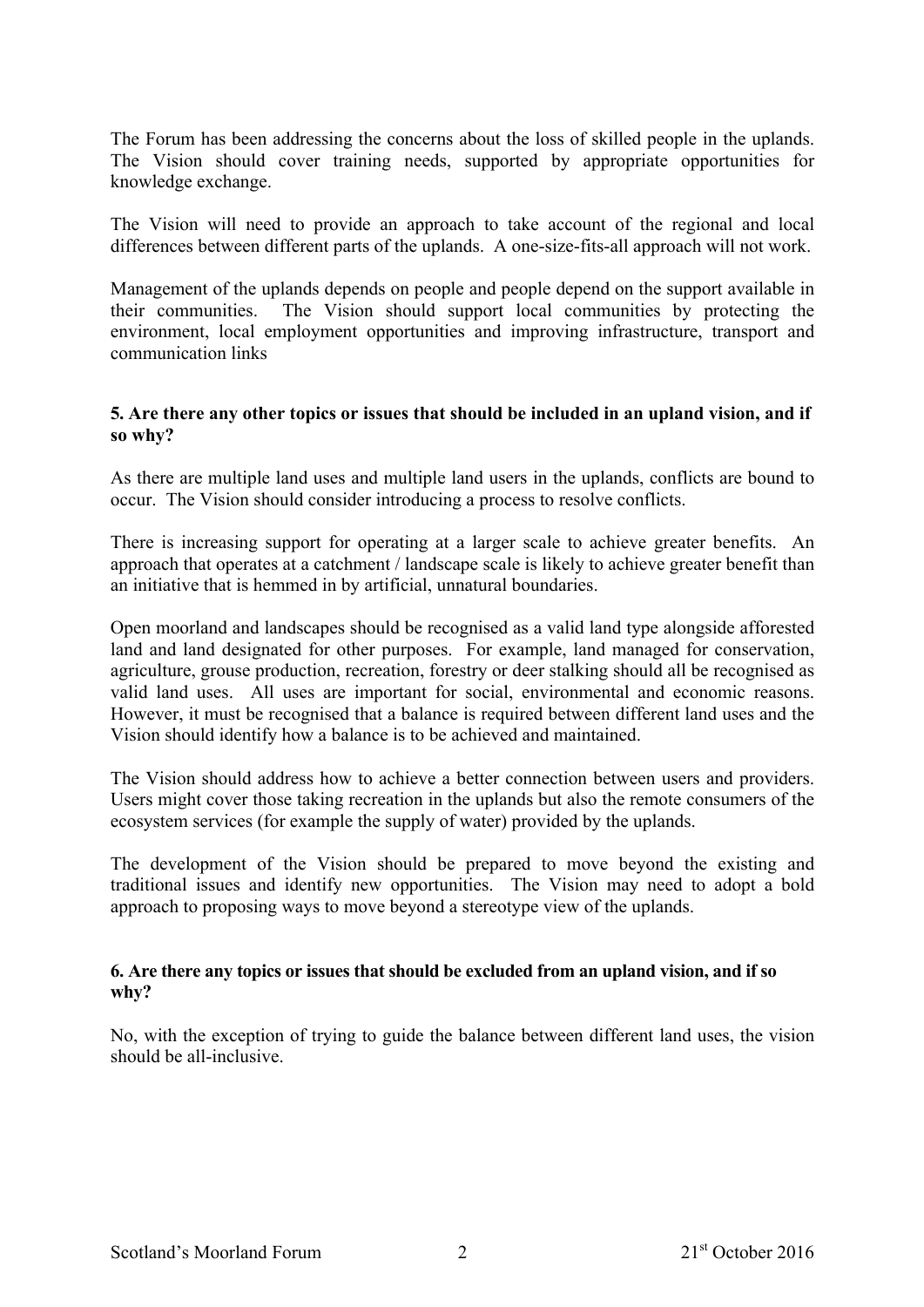## **HOW SHOULD THE VISION BE DEVELOPED?**

#### **7. Which stakeholders do you think it would be particularly important to involve, and how?**

All stakeholders should be engaged in the process – both those living and working in the uplands and those with other interests in the issues.

There should be an emphasis on local people to develop local solutions to meet the aspirations of their communities. The involvement of locally elected councillors would provide a link to local democracy.

A connection should be made to the proposed regional land use partnerships described in the Land Use Strategy.

To make progress, some form of Steering Group will be required. It will not be possible to include everyone directly in the process, but the Group should aim to involve a cross-section of interest groups that is representative of the full range of interests.

It will be essential that those not directly engaged do not feel disenfranchised. Good communications will be an essential part of the process.

An early task for the Steering Group will to make proposals for the desired form of the vision – length, structure, format etc.

#### **7.1 Would particular approaches be needed, for example, to reach particular groups?**

To make sure that no-one can argue that they have been left out, the views of the various interests should be sought, before any drafting is done.

Based on the Moorland Forum's experience gained during the Understanding Predation project, it would be wise to consider early one-to-one meetings between a representative of the Steering Group and some organisations that might not otherwise wish to engage.

#### **8. What are your views on the process that might be needed to bring together the key interests and develop a shared vision?**

As stated in the response to Q7, a Steering Group of some description will be required. This risks criticism for not being all-inclusive from the outset, but a smaller group will be necessary to provide the necessary focus and leadership to develop momentum for the process.

#### **9. Who would be best placed to lead this process?**

The Moorland Forum is willing to play a role in developing the Vision. The Forum has a cross-sector membership that is used to working together and discussing issues of this nature.

However, it is likely that an independent structure would be needed to achieve the development of a successful vision. The Forum may have a role in helping to establish the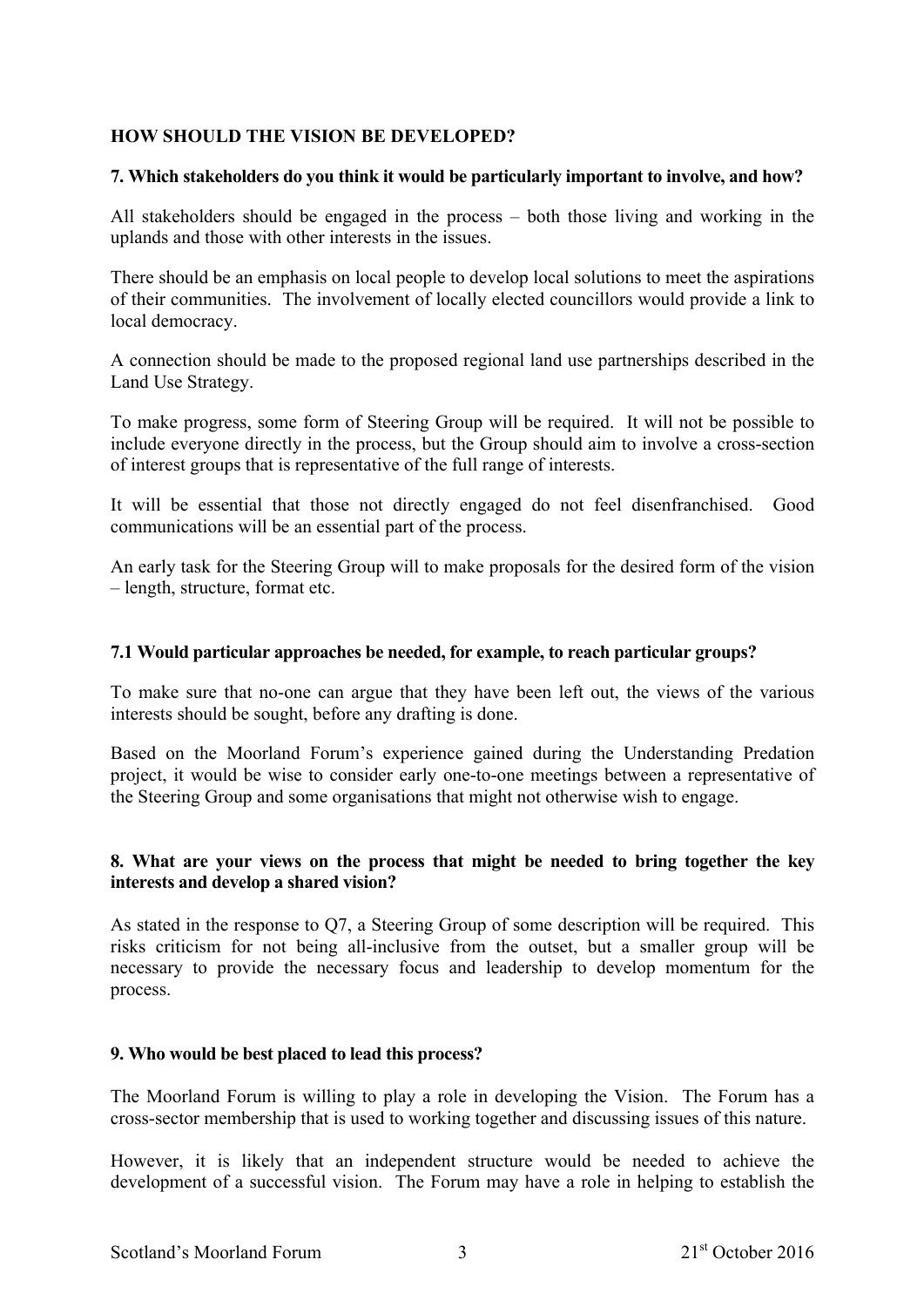structure and facilitating the operation of any group or committee that is formed to develop the Vision.

# **10. What form should a vision for the uplands take (visual or descriptive, maps, diagrams or text)?**

All these options have their attractions and the best choice will depend on the length and complexity of the Vision that is decided upon. A relatively short vision, with a dependence on text with some visual information might be a starting point for discussion.

## **11. Do you have any other comments or suggestions?**

The Vision should be all embracing and seek to provide linkages between other single-issue strategies. The Vision should not seek to identify upland activity in isolation but it should aim to provide a framework to integrate all activity. The Vision should recognise the interdependence of the different activities in the uplands.

An objective, pragmatic approach to the development process should be adopted. If the Vision becomes too far removed from practicalities, from local people or aims to deliver too much, it will lose impact and effectiveness.

The management objectives of local people, their communities and all types of owners and managers of land must be taken into account. The Vision should celebrate the many reasons and cultural traditions associated with land ownership and management. It should also recognise that there are many valid ways that the uplands can be cared for and developed. The diversity that this produces adds value to the landscape and provides benefit for the plant and animal species that live in the uplands.

Regulation is important but there should be an acknowledgement that the objectives set for the regulation will only be achieved when the managers of land understand the objectives and can see their relevance. Regulation must be supported by good guidance.

The uplands are not just about traditional management practices. The Vision must encourage a more dynamic approach that embraces all opportunities including: renewable energy schemes, tourism, access and recreation, and novel enterprises that will make use of the natural capital in the uplands. The Vision should therefore consider how we could invest collectively in the future.

Conflict between the many and varied users and uses in the uplands is a barrier to progress. The Vision should establish a mechanism to address conflict, where it is identified. However, the Vision should also recognise that it will not be possible to resolve all conflicts and that it may be necessary for different interests to learn to live together.